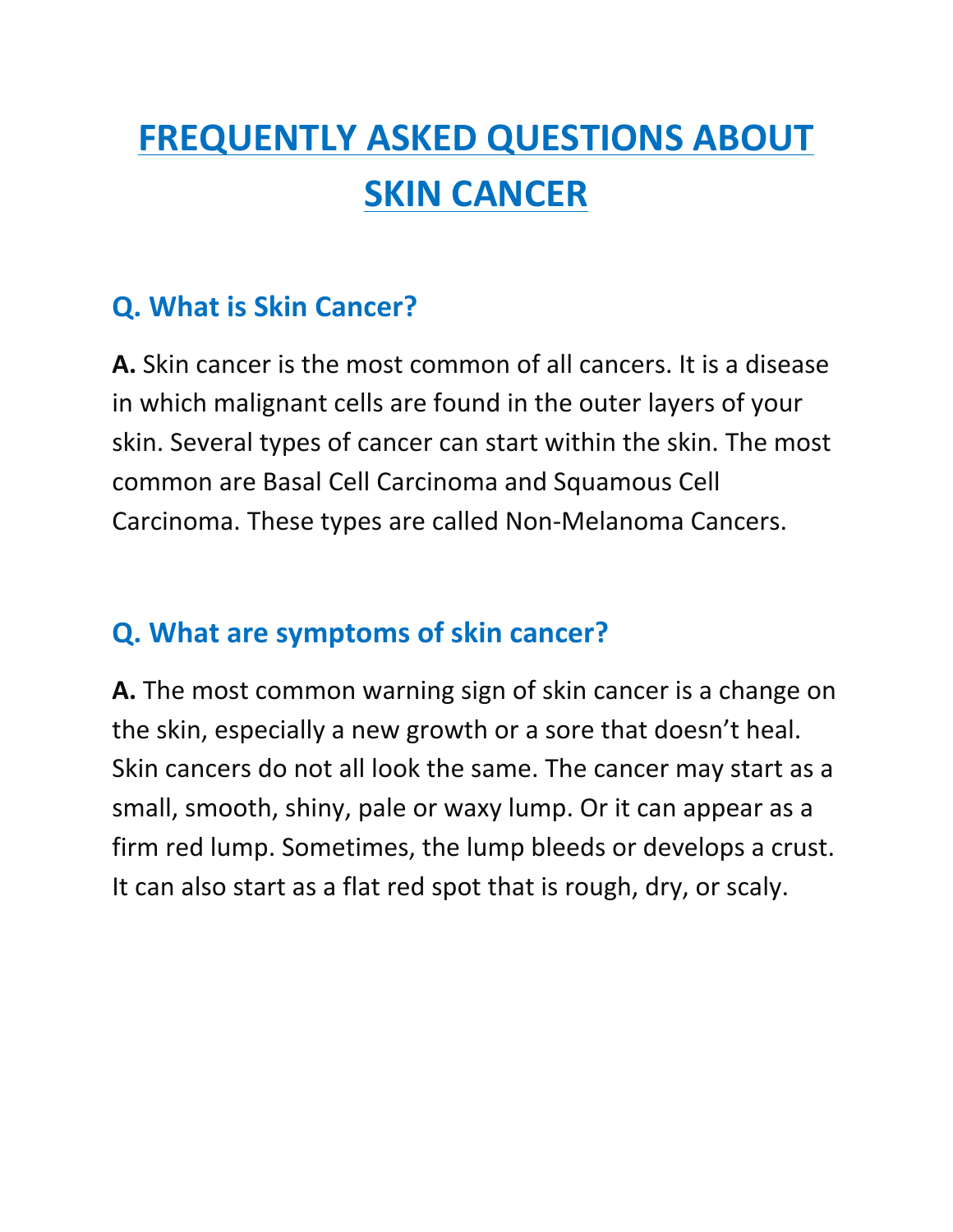# **Q. What causes skin cancer?**

**A.** Several risk factors increase the chance of getting skin cancer. Ultraviolet (UV) radiation from the sun is the main cause of skin cancer.

Artificial sources of UV radiation, such as a sunlamps and tanning booths, can also cause skin cancer. Although anyone can get skin cancer, the risk is greater for people who have fair skin that freckles easily  $-$  often those with red or blond hair and blue or light colored eyes.

The risk of developing skin cancer is also affected by where a person lives. People who live in areas that get high levels of UV radiation from the sun are more likely to get skin cancer.

In addition, skin cancer is related to lifetime exposure to UV radiation. Most skin cancers appear after the age 50, but the sun damaging effects begin at an early age. Therefore, protection should start at childhood to prevent skin cancer later in life.

# **Q.** How can I prevent skin cancer?

**A.** Whenever possible, people should avoid exposure to the midday sun (from 10 a.m. to 2 p.m. standard time or from 11 a.m. to 3 p.m. daylight saving time). Keep in mind that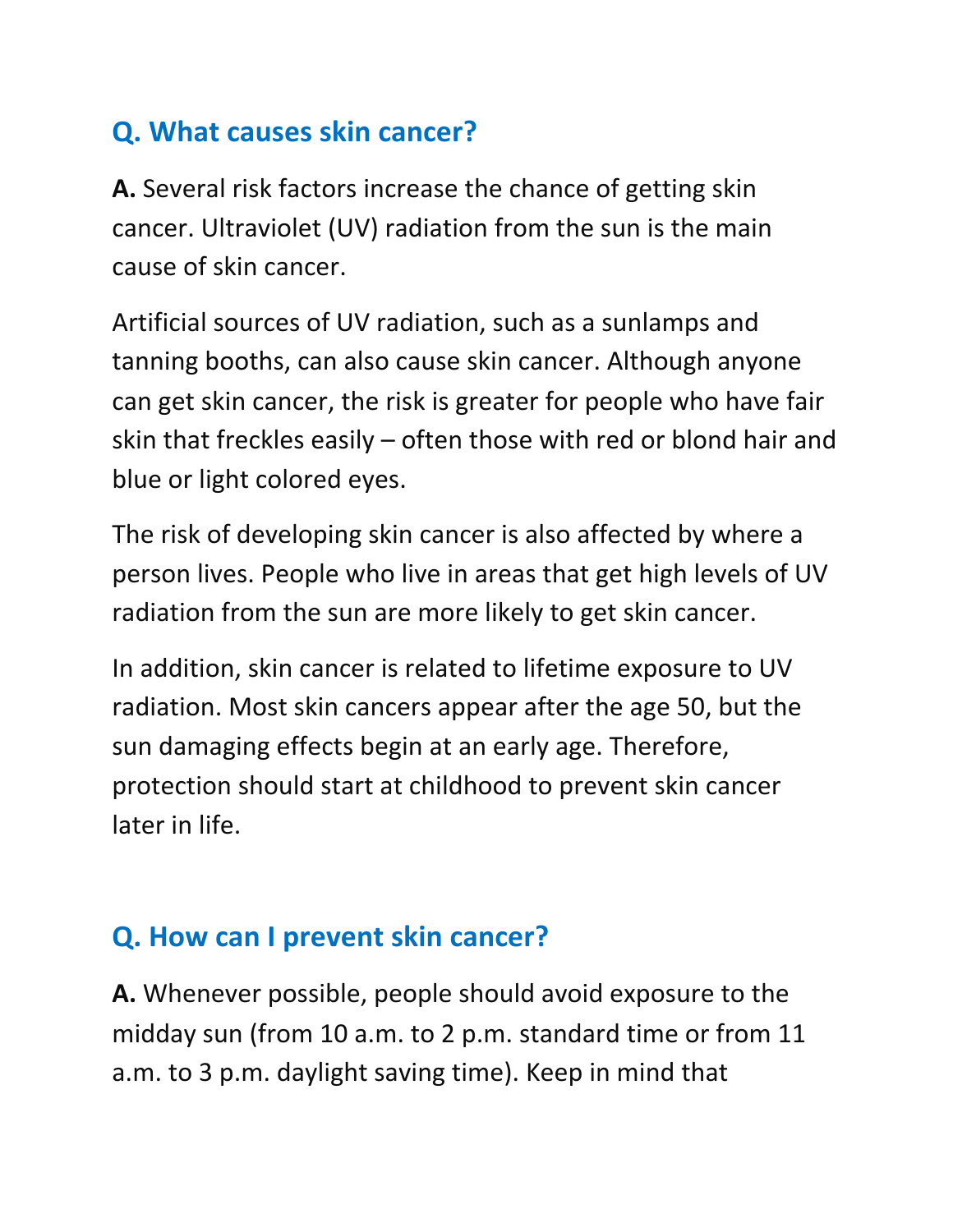protective clothing, such as sun hats and long sleeves can block out the sun's harmful rays.

#### **Q.** How can I detect skin cancer?

A. Check yourself regularly for new growths or changes in the skin. Skin cancer is almost totally curable when caught in the early stages. Performing a self-examination requires a full length mirror, a hand mirror and a well-lighted room.

- Examine your body front and back
- Bend elbows and look at your arms and the palms of your hands
- Look at your legs and feet, spaces between toes and bottom of soles
- Your back and buttocks with the hand mirror
- Examine your neck and scalp with a hand mirror

#### **Q.** How is skin cancer diagnosed?

**A.** When an area of skin does not look normal, the doctor will perform a biopsy (removal of all or part of the growth). The tissue is examined under the microscope to determine if it is cancerous.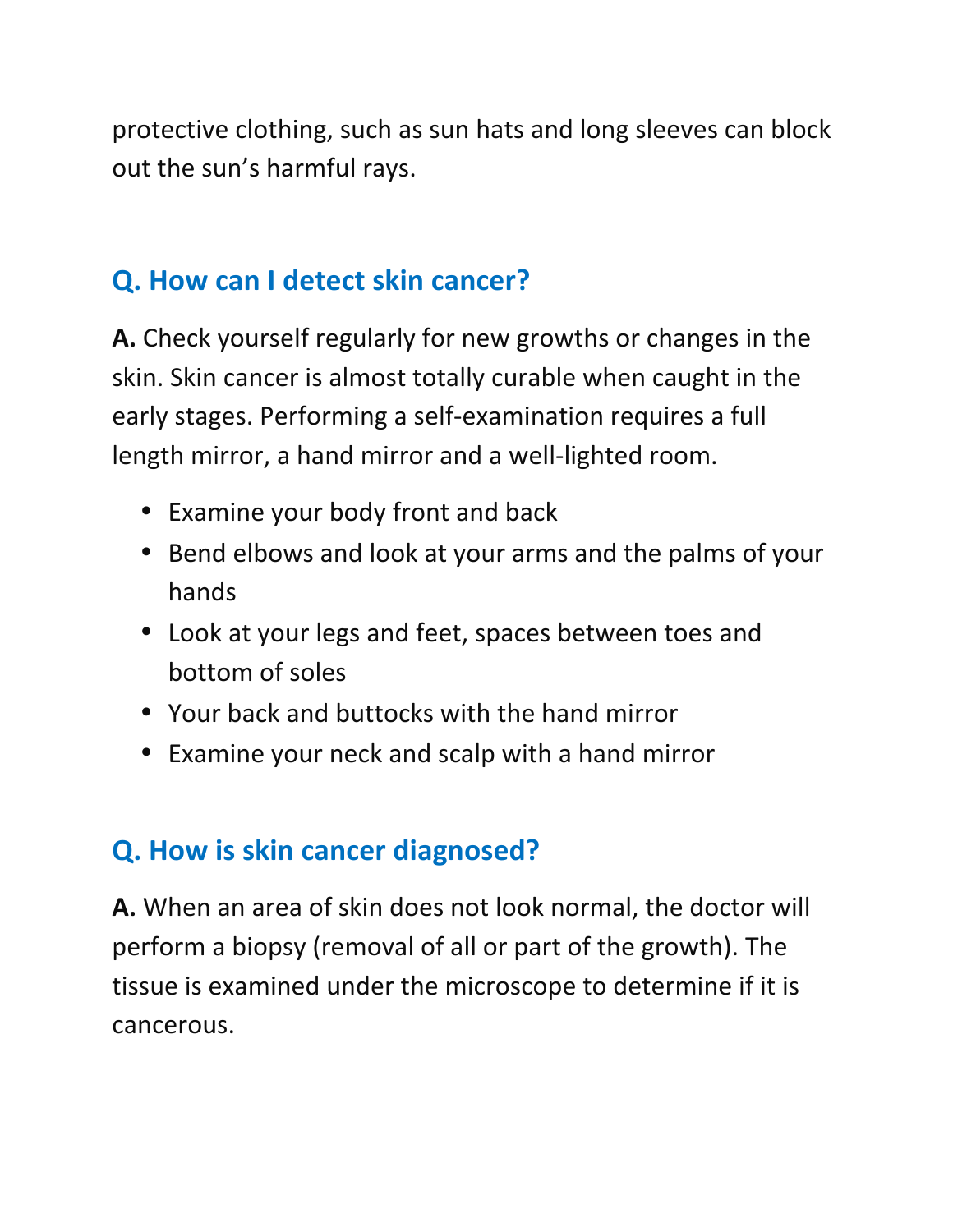# **Q. What will my doctor do if I have skin cancer?**

**A.** In treating skin cancer, the doctor's main goal is to remove or destroy the cancer completely with small scarring as possible. To plan the best treatment, the doctor considers the location and size of the cancer, the risk of scarring, and the person's age, general health, and medical history.

#### **Q.** How will my cancer be treated?

**A.** Treatment for skin cancer usually involves some type of surgery. In some cases, doctors suggest radiation therapy or chemotherapy. Sometimes combinations of these methods are used.

*Surgery:* Skin cancers can be cut from the skin. Sometimes they are completely removed at the time of the biopsy and no further treatment needed.

*Curettage:* The cancer is scooped out with curettage (an instrument with a sharp, round shaped end). The area is also treated with electrodessication. An electric current from a special machine is used to control bleeding and kill any cancer cells remaining around the edge of the wound. Most patients develop a flat white scar.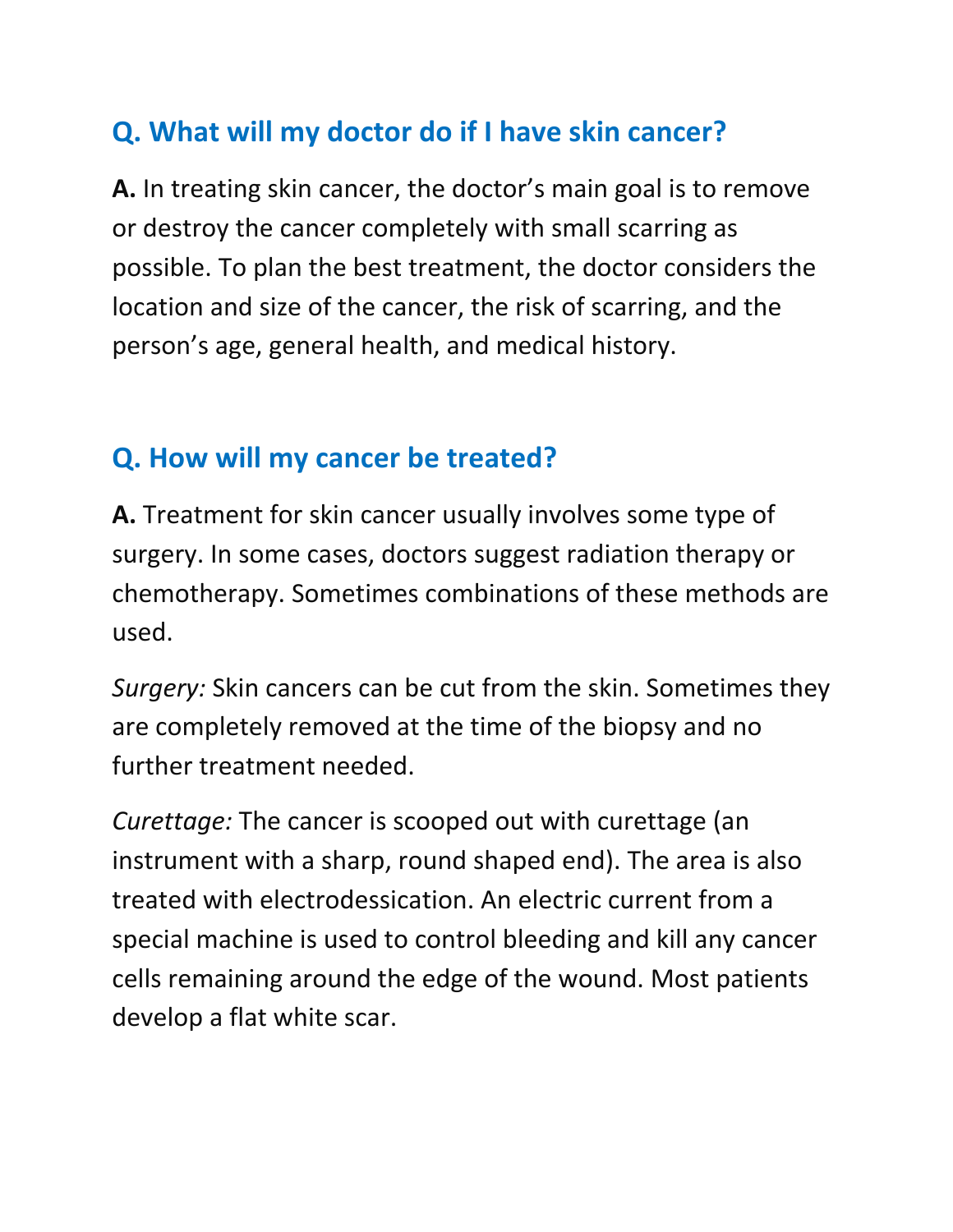*Moh's surgery:* Moh's technique is a special type of surgery used for skin cancer. Its purpose is to remove all of the cancerous tissue and as little of the healthy tissue as possible. It is especially helpful when the doctor is not sure of the shape and depth of the tumor. In addition, this method is used to remove large tumors, those located in hard-to-treat places on the skin, and cancers that have recurred. After the patient receives a local anesthetic, the cancer is shaved off one thin layer at a time. Each layer is checked under a microscope until the entire tumor is removed. The degree of scarring depends on the location and size of the treated area. Only doctors who are specially trained in this type of surgery should use this method.

*Cryosurgery:* Extreme cold may be used to treat pre-cancerous skin conditions, such as Actinic Keratosis, as well as certain small skin cancers. In cryosurgery, liquid nitrogen is applied to the growth to freeze and kill the abnormal cells. After the area thaws, the dead tissue will fall off. More than one freezing may be needed to remove the growth completely. Cryosurgery usually does not hurt, but patients may have pain and swelling after the area thaws. A white scar may form during the healing process.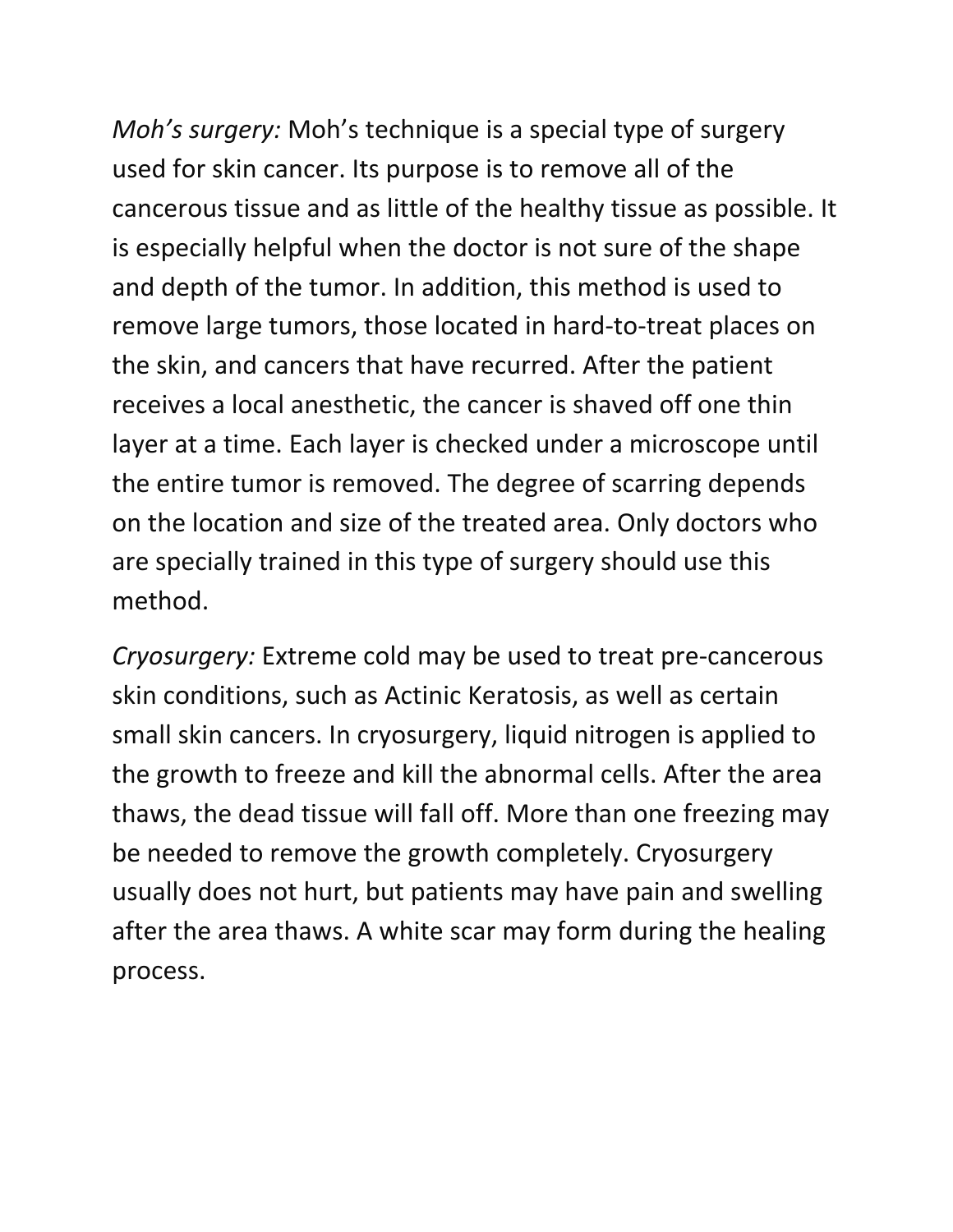Laser therapy: Laser therapy uses a narrow beam of light to remove or destroy cancer cells. This approach is sometimes used for cancers that involve the outer layer of skin.

*Grafting:* When a large cancer is removed, a skin graft is sometimes needed to close the wound and reduce the amount of scarring. For this procedure, the doctor takes a piece of healthy skin from another part of the body to replace the skin that was removed.

*Radiation:* Skin cancers respond well to radiation therapy, which uses high-energy rays to damage cancer cells and stop them from growing. Doctors often use this treatment for cancers in areas that are hard to treat with surgery. For example, radiation therapy might be used for cancers of the eyelid, the tip of the nose, or the ear. Several treatments may be needed to destroy all of the cancer cells. Radiation therapy may cause a rash or make the skin in the area dry or red. Changes in skin color and/or texture may develop after the treatment is over and may become more noticeable many years later.

*Topical Chemotherapy:* This is a treatment of anticancer drugs that comes in a form of cream or lotion and must be applied to the skin. Actinic keratosis can be treated effectively with anticancer drugs. This treatment is also useful for cancers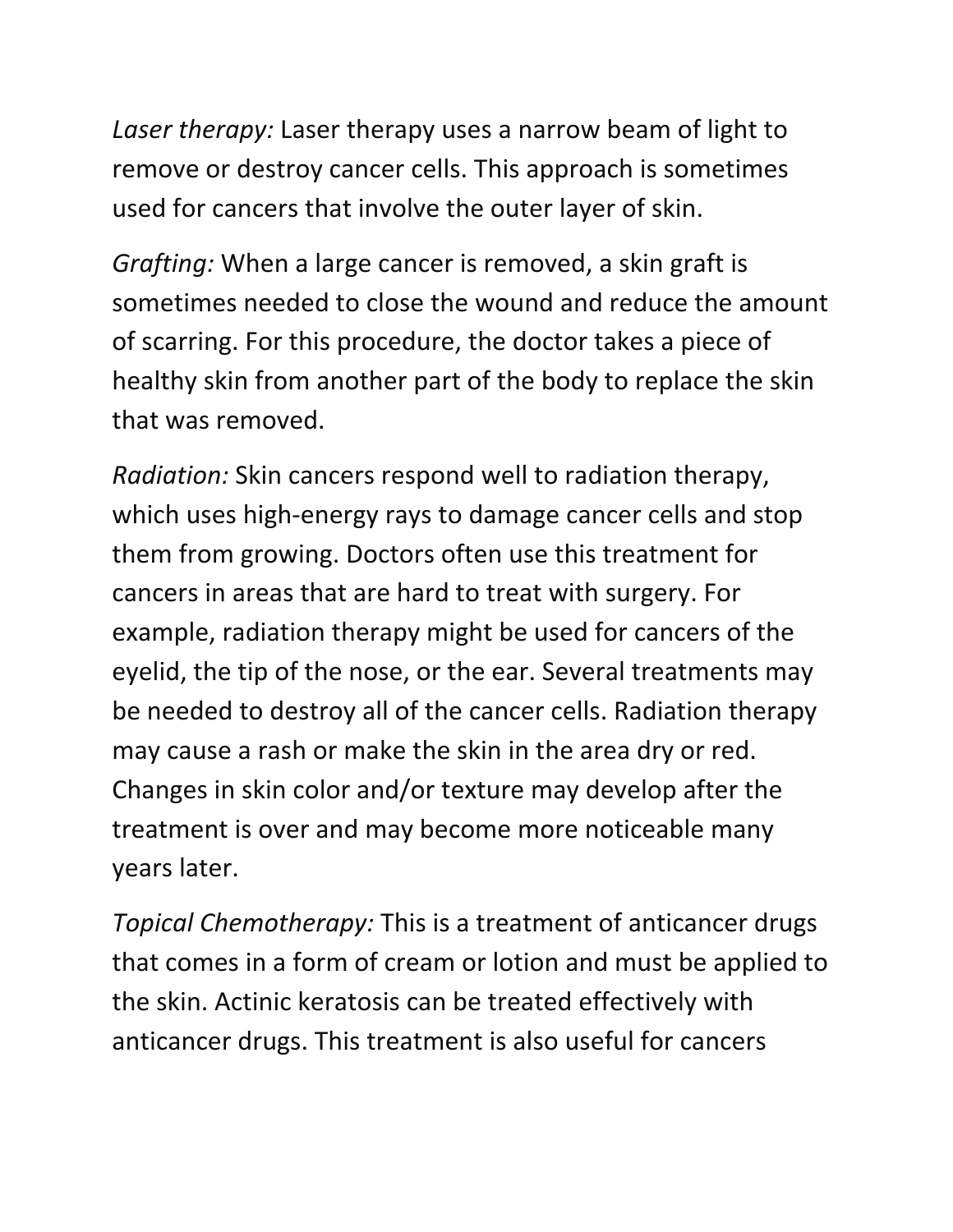limited to the top of the skin. Intense inflammation is common during treatment, but scars usually do not occur.

*Clinical Trials:* In clinical trials the doctors are studying new treatments for skin cancer.

# **Q. What should I do after I have had my skin cancer treated?**

**A.** Even though most skin cancers are cured, people who have been treated for skin cancer have a higher-than-average risk of developing a new cancer of the skin. That is why it is so important that you continue to examine yourself regularly, visit your doctor for regular checkups, and follow your doctor's instructions on how to reduce your risk of developing cancer again.

Questions to ask your doctor:

- What types of treatment are available?
- Are there any risks or side effects of treatment?
- Will there be a scar?
- Will I have to change my normal activities?
- How can I protect myself from getting skin cancer again?
- How often are checkups needed?